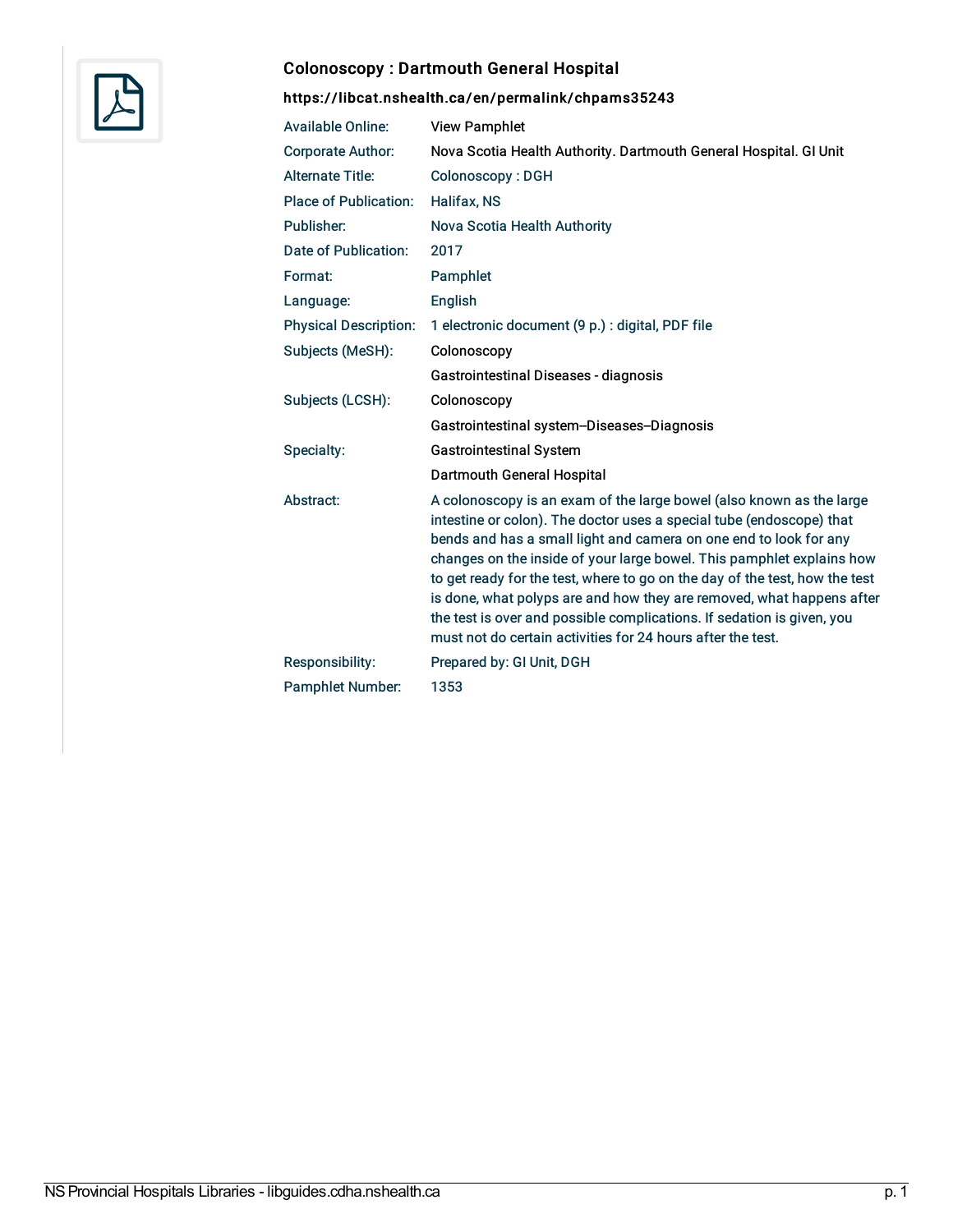

### Gastroscopie : site du VG

| <b>Available Online:</b>     | <b>View Pamphlet</b>                                                                                                                                                                                                                                                                                                                                                                                                  |
|------------------------------|-----------------------------------------------------------------------------------------------------------------------------------------------------------------------------------------------------------------------------------------------------------------------------------------------------------------------------------------------------------------------------------------------------------------------|
| <b>Corporate Author:</b>     | Nova Scotia Health Authority. QEII. GI Unit                                                                                                                                                                                                                                                                                                                                                                           |
| <b>Alternate Title:</b>      | Gastroscopy: VG site                                                                                                                                                                                                                                                                                                                                                                                                  |
| <b>Place of Publication:</b> | <b>Halifax, NS</b>                                                                                                                                                                                                                                                                                                                                                                                                    |
| Publisher:                   | Nova Scotia Health Authority                                                                                                                                                                                                                                                                                                                                                                                          |
| <b>Date of Publication:</b>  | 2018                                                                                                                                                                                                                                                                                                                                                                                                                  |
| Format:                      | Pamphlet                                                                                                                                                                                                                                                                                                                                                                                                              |
| Language:                    | French                                                                                                                                                                                                                                                                                                                                                                                                                |
| <b>Physical Description:</b> | 1 electronic document (9 p.) : digital, PDF file                                                                                                                                                                                                                                                                                                                                                                      |
| Subjects (MeSH):             | Gastroscopy                                                                                                                                                                                                                                                                                                                                                                                                           |
|                              | Gastrointestinal Diseases - diagnosis                                                                                                                                                                                                                                                                                                                                                                                 |
| Subjects (LCSH):             | Gastroscopy                                                                                                                                                                                                                                                                                                                                                                                                           |
|                              | Gastrointestinal system-Diseases-Diagnosis                                                                                                                                                                                                                                                                                                                                                                            |
|                              |                                                                                                                                                                                                                                                                                                                                                                                                                       |
| Specialty:                   | <b>Gastrointestinal System</b>                                                                                                                                                                                                                                                                                                                                                                                        |
| Abstract:                    | Une gastroscopie est un examen de l'œsophage (gorge), de l'estomac<br>et du duodénum (première partie de l'intestin grêle). Nous décrivons<br>comment vous préparer pour l'examen, comment l'examen est effectué,<br>les soins après l'examen et les complications possibles. Si vous<br>recevrez un sédatif, il y a certaines activités que vous ne devez pas<br>effectuer pendant 24 heures après l'examen.         |
|                              | This is a French translation of the English pamphlet 0040,<br>"Gastroscopy: VG Site". A gastroscopy is an exam of the esophagus<br>(throat), stomach, and duodenum (the first part of the small bowel). We<br>have described getting ready for the test, how it is done, care after the<br>test, and possible complications. If sedation is given, you must not do<br>certain activities for 24 hours after the test. |
| Responsibility:              | Prepared by: GI Unit, QEII                                                                                                                                                                                                                                                                                                                                                                                            |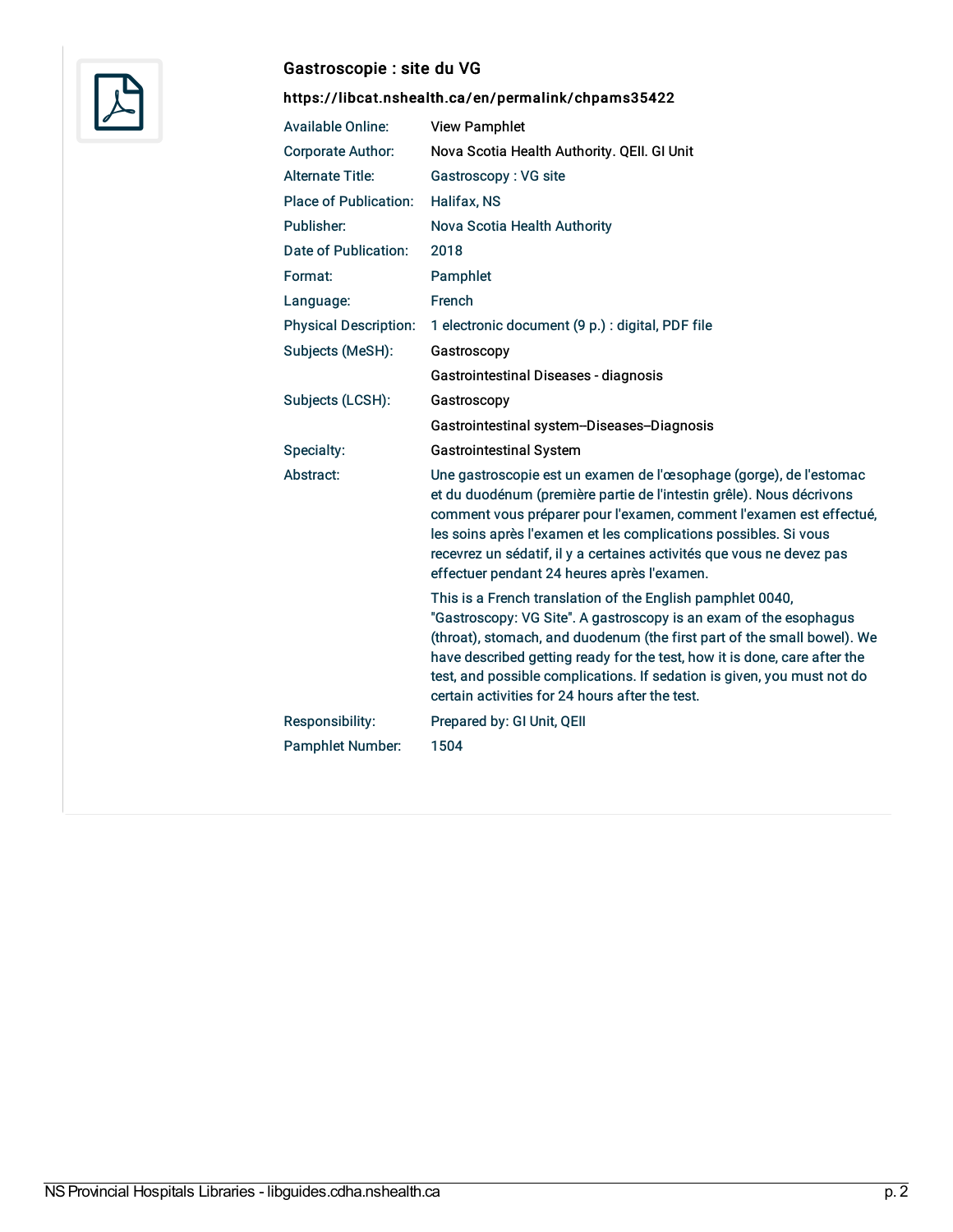

# Gastroscopy : Dartmouth General Hospital

| <b>Available Online:</b>     | <b>View Pamphlet</b>                                                                                                                                                                                                                                                                                                                                                                                                                                                                                                       |
|------------------------------|----------------------------------------------------------------------------------------------------------------------------------------------------------------------------------------------------------------------------------------------------------------------------------------------------------------------------------------------------------------------------------------------------------------------------------------------------------------------------------------------------------------------------|
| <b>Corporate Author:</b>     | Nova Scotia Health Authority. Dartmouth General Hospital. GI Unit                                                                                                                                                                                                                                                                                                                                                                                                                                                          |
| <b>Alternate Title:</b>      | Gastroscopy: DGH                                                                                                                                                                                                                                                                                                                                                                                                                                                                                                           |
| <b>Place of Publication:</b> | Halifax, NS                                                                                                                                                                                                                                                                                                                                                                                                                                                                                                                |
| Publisher:                   | Nova Scotia Health Authority                                                                                                                                                                                                                                                                                                                                                                                                                                                                                               |
| Date of Publication:         | 2017                                                                                                                                                                                                                                                                                                                                                                                                                                                                                                                       |
| Format:                      | Pamphlet                                                                                                                                                                                                                                                                                                                                                                                                                                                                                                                   |
| Language:                    | English                                                                                                                                                                                                                                                                                                                                                                                                                                                                                                                    |
| <b>Physical Description:</b> | 1 electronic document (8 p.) : digital, PDF file                                                                                                                                                                                                                                                                                                                                                                                                                                                                           |
| Subjects (MeSH):             | Gastroscopy                                                                                                                                                                                                                                                                                                                                                                                                                                                                                                                |
|                              | Gastrointestinal Diseases - diagnosis                                                                                                                                                                                                                                                                                                                                                                                                                                                                                      |
| Subjects (LCSH):             | Gastroscopy                                                                                                                                                                                                                                                                                                                                                                                                                                                                                                                |
|                              | Gastrointestinal system-Diseases-Diagnosis                                                                                                                                                                                                                                                                                                                                                                                                                                                                                 |
| Specialty:                   | <b>Gastrointestinal System</b>                                                                                                                                                                                                                                                                                                                                                                                                                                                                                             |
|                              | Dartmouth General Hospital                                                                                                                                                                                                                                                                                                                                                                                                                                                                                                 |
| Abstract:                    | A gastroscopy is an exam of the upper gastrointestinal (GI) tract. The<br>doctor uses a special tube (endoscope) that bends and has a small<br>light and camera on one end to look for any changes on the inside of<br>your upper GI tract. This pamphlet explains how to get ready for the<br>test, where to go on the day of the test, how the test is done, what<br>happens after the test is over and possible complications. If sedation is<br>given, you must not do certain activities for 24 hours after the test. |
| Responsibility:              | Prepared by: GI Unit, DGH                                                                                                                                                                                                                                                                                                                                                                                                                                                                                                  |
| <b>Pamphlet Number:</b>      | 1352                                                                                                                                                                                                                                                                                                                                                                                                                                                                                                                       |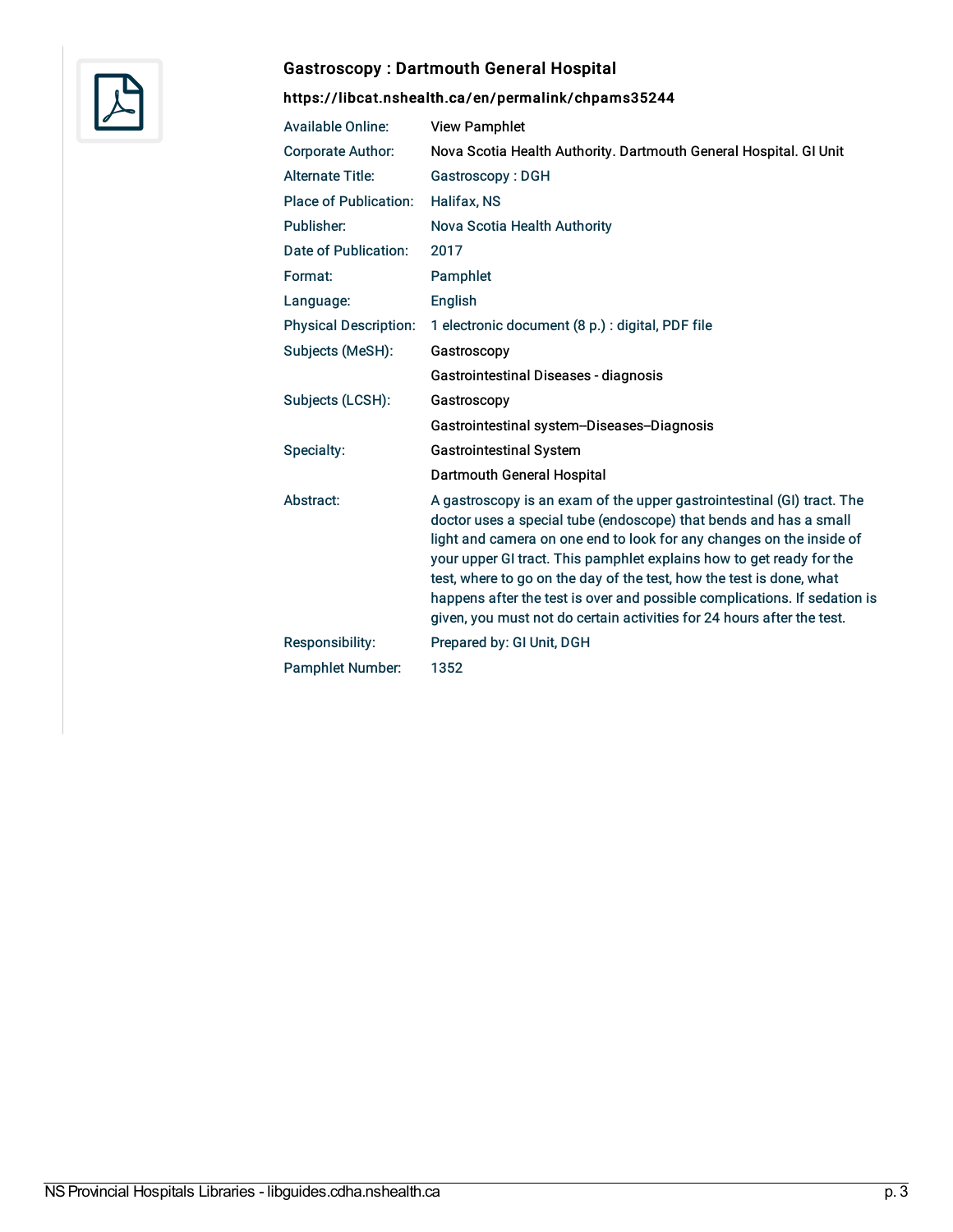

# Gastroscopy : VG site

| <b>Available Online:</b>     | <b>View Pamphlet</b>                                                                                                                                                                                                                                                                                                                                                                                                                                                             |
|------------------------------|----------------------------------------------------------------------------------------------------------------------------------------------------------------------------------------------------------------------------------------------------------------------------------------------------------------------------------------------------------------------------------------------------------------------------------------------------------------------------------|
| <b>Corporate Author:</b>     | Nova Scotia Health Authority. QEII. GI Unit                                                                                                                                                                                                                                                                                                                                                                                                                                      |
| <b>Alternate Title:</b>      | Gastroscopy: Victoria General site                                                                                                                                                                                                                                                                                                                                                                                                                                               |
| <b>Place of Publication:</b> | Halifax, NS                                                                                                                                                                                                                                                                                                                                                                                                                                                                      |
| Publisher:                   | Nova Scotia Health Authority                                                                                                                                                                                                                                                                                                                                                                                                                                                     |
| Date of Publication:         | 2018                                                                                                                                                                                                                                                                                                                                                                                                                                                                             |
| Format:                      | Pamphlet                                                                                                                                                                                                                                                                                                                                                                                                                                                                         |
| Language:                    | English                                                                                                                                                                                                                                                                                                                                                                                                                                                                          |
| <b>Physical Description:</b> | 1 electronic document (9 p.) : digital, PDF file                                                                                                                                                                                                                                                                                                                                                                                                                                 |
| Subjects (MeSH):             | Gastroscopy                                                                                                                                                                                                                                                                                                                                                                                                                                                                      |
|                              | Gastrointestinal Diseases - diagnosis                                                                                                                                                                                                                                                                                                                                                                                                                                            |
| Subjects (LCSH):             | Gastroscopy                                                                                                                                                                                                                                                                                                                                                                                                                                                                      |
|                              | Gastrointestinal system-Diseases-Diagnosis                                                                                                                                                                                                                                                                                                                                                                                                                                       |
| Abstract:                    | A gastroscopy is an exam of the esophagus (throat), stomach, and<br>duodenum (the first part of the small bowel). We have described getting<br>ready for the test, how it is done, care after the test, and possible<br>complications. If sedation is given, you must not do certain activities<br>for 24 hours after the test. The French version of this pamphlet 1504,<br>"Gastroscopie", is also available. The Arabic version of this pamphlet,<br>1477, is also available. |
| <b>Responsibility:</b>       | Prepared by: GI Unit, QEII                                                                                                                                                                                                                                                                                                                                                                                                                                                       |
| <b>Pamphlet Number:</b>      | 0040                                                                                                                                                                                                                                                                                                                                                                                                                                                                             |